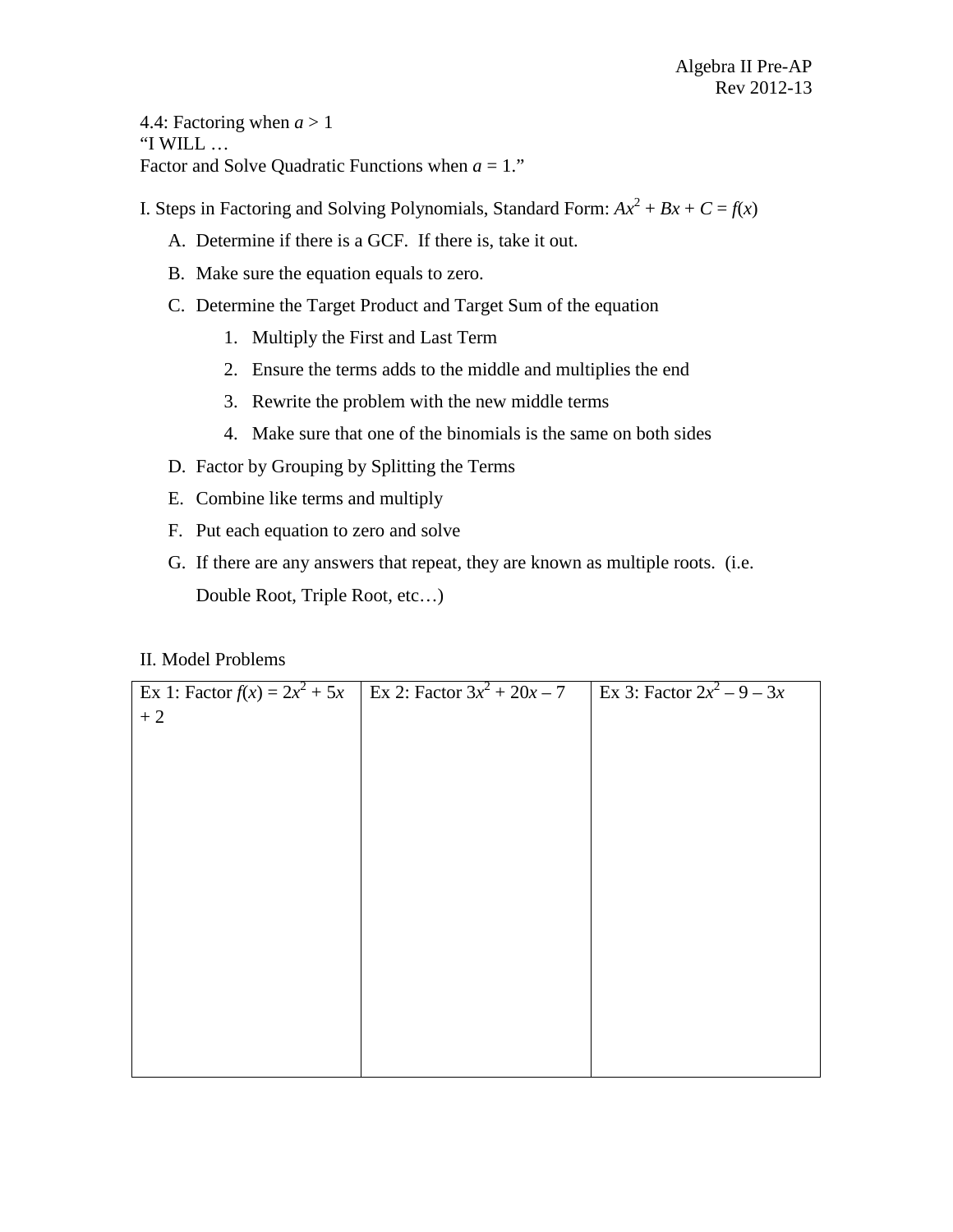| Your Turn: Factor $4x^2 + 4x^2$<br>$-3$                                  | Ex 4: Solve $3x^2 + 10x - 8 =$<br>$\boldsymbol{0}$                                                                                                                            | Ex 5: Solve $5x^2 - 27x = 18$               |
|--------------------------------------------------------------------------|-------------------------------------------------------------------------------------------------------------------------------------------------------------------------------|---------------------------------------------|
| Your Turn: $4x^2 - 10x + 15 =$ Ex 6: Solve $16x^2 - 1 = 0$<br>$10x - 10$ |                                                                                                                                                                               | Ex 7: Solve $9x^2 - 64 = 0$                 |
| Your Turn: $36x^2 - 9 = 0$                                               | Ex 8: Factor $8x^2 - 14xy +$<br>$3y^2$                                                                                                                                        | Your Turn: Factor $6xy^2$ +<br>$33xy - 18x$ |
| should the width of the quilt's border be?                               | Ex 9: You have made a rectangular quilt that is 5 feet by 4 feet. You want to use the<br>remaining 10 square feet of fabric to add border of uniform width to the quilt. What |                                             |

Assignment: Page 263

3-19 EOO, 23-29 odd, 33-57 EOO